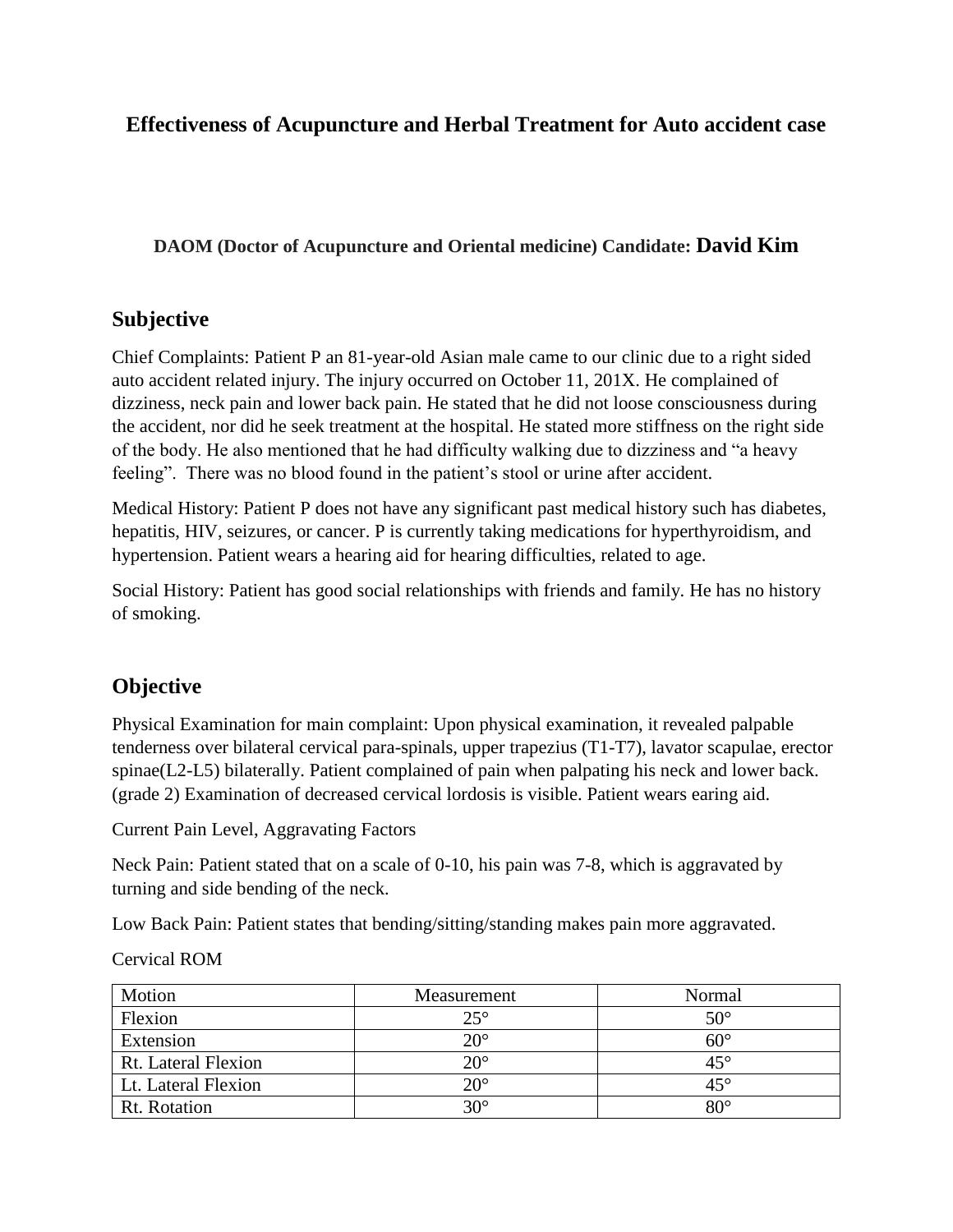#### Lumbar ROM

| Motion                       | Measurement | Normal |
|------------------------------|-------------|--------|
| Flexion                      | 30          | 60     |
| Extension                    |             | 25     |
| <b>Right Lateral Flexion</b> |             | 25     |
| <b>Left Lateral Flexion</b>  |             | 25     |
| <b>Right Rotation</b>        |             | 25     |
| <b>Left Rotation</b>         |             | 25     |

Extended Elements of Examination:

(1), Constitutional: Well developed, well nourished, no acute distress.

(2), Eyes: Sclera white, conjunctive clear, Lids are without leg.

\*Ears, Nose, Mouth, and Throat: (3), Hearing impaired. (4), Lips pink and symmetrical, gums pink, good dentition.

(5), Respiratory: Respiration even and un-labored.

\*Cardiovascular: (6), Blood Pressure:135/80 (7), Heart Rate:80/min.

(8), Chest: No lumps, masses, discharge or tenderness.

\*Skin: (9), no rashes, lesions or ulcers, (10), Warm and dry, normal turgor. (11) Cold limbs noticed.

\*Psychiatric: (11), Judgement and insight are within normal limits. (12), Recent and remote memory intact.

\*Height: 5'8" \*Weight:185lb

**Observation** 

Patient P is medium in appearance. His speech is normal as well. Most of his pain comes from the neck and low back area. Patient describes the pain as throbbing and constant. Noticed unnatural position adopted by the body to lessen pain. Patient also complains of dizziness.

### **Assessment:**

1. Cervicalgia 2. Dizziness 3. Low Back Pain 4. Myalgia

TCM Diagnosis (Traditional Chinese Medicine Diagnosis)

Tongue Diagnosis: Patient's tongue is pale. Coating of the tongue is thin and has a white color.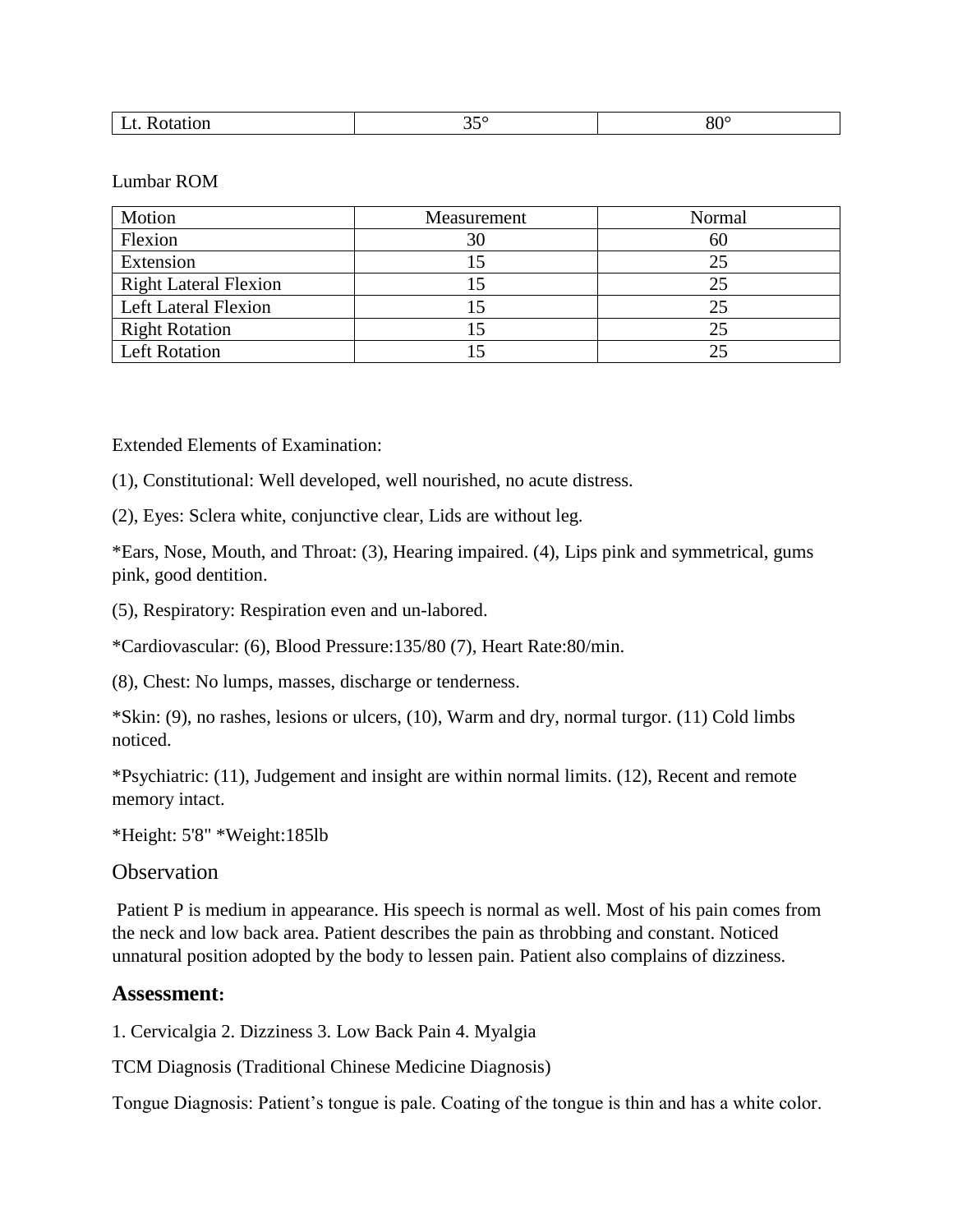Pulse Diagnosis: Patients pulse is 80/min, and normal in depth. He has normal strength in his pulse, and degree of fluency is normal. Shape is wiry and tight. Rhythm is regular. Patient has a liver tightness which indicates internal stress.

## **Plan/Procedures**

Treatment Plan:3 times a week for 4weeks then follow up re-evaluation.

Modalities: Acupuncture as well as E-stim (Cont. 6hz-10hz) for pain management, myofascial release, heat lamp.

Goal: Reduce pain level, decrease medication needs, improve ROM, increase lumbar strength and improve level of function in activities of daily living.

Acupoints that are selected were: B) UB10, GB20, GB21, SI13-15, Ashi, ST36, Liv3, LI4,Yong Gol, UB18, UB23-25, Yao Yan,UB66,67, PE6, and SP6.

Herbal formula for the patient is, modified Du Huo Ji Sheng Tang + Shen Tong Zhu Yu Tang; Main function of Du Huo Ji Sheng Tang is wind-cold-damp Bi-pain with underlying deficiencies of the Liver and Kidneys, and Qi and Blood. Main function of Shen Tong Zhu Yu Tang is invigorates the blood, moves qi, dispels blood stasis, unblocks the channels and collaterals, and alleviates pain, upon wind-cold-damp Bi -pain. Therefore, combination of two formulas would fit for the patient's conditions.

Ingredients of formula: Tao ren, Hong hua, Dang gui, Chun niu xi, Chun xiong, Mo yao, Ru xiang, Di long, Gan cao, Qin jiao, Qiang huo, Xiang fu, Sang ji sheng, Rou gui, Shu di huang, Bai shao, Ren shen, Bu gu zhi.

# **Progress:**

Patient P mentioned that his daily activities such as sitting, walking and driving have improved at least 90% compared to the treatment before. He also mentioned that the condition of dizziness and right hand stiffness are recovered 90%.

# **Objective/Functional Improvement**

Patient has been compliant with the treatment plan and tolerated treatment well. Low Back Pain was improved during first 10 treatments. Neck Pain, Dizziness, Shoulder Pain, Right Hand Stiffness, Myalgia pain level decreased 90%. Neck ROM improved. Noticed significant improvement of extension and flexion of his neck.

Cervical ROM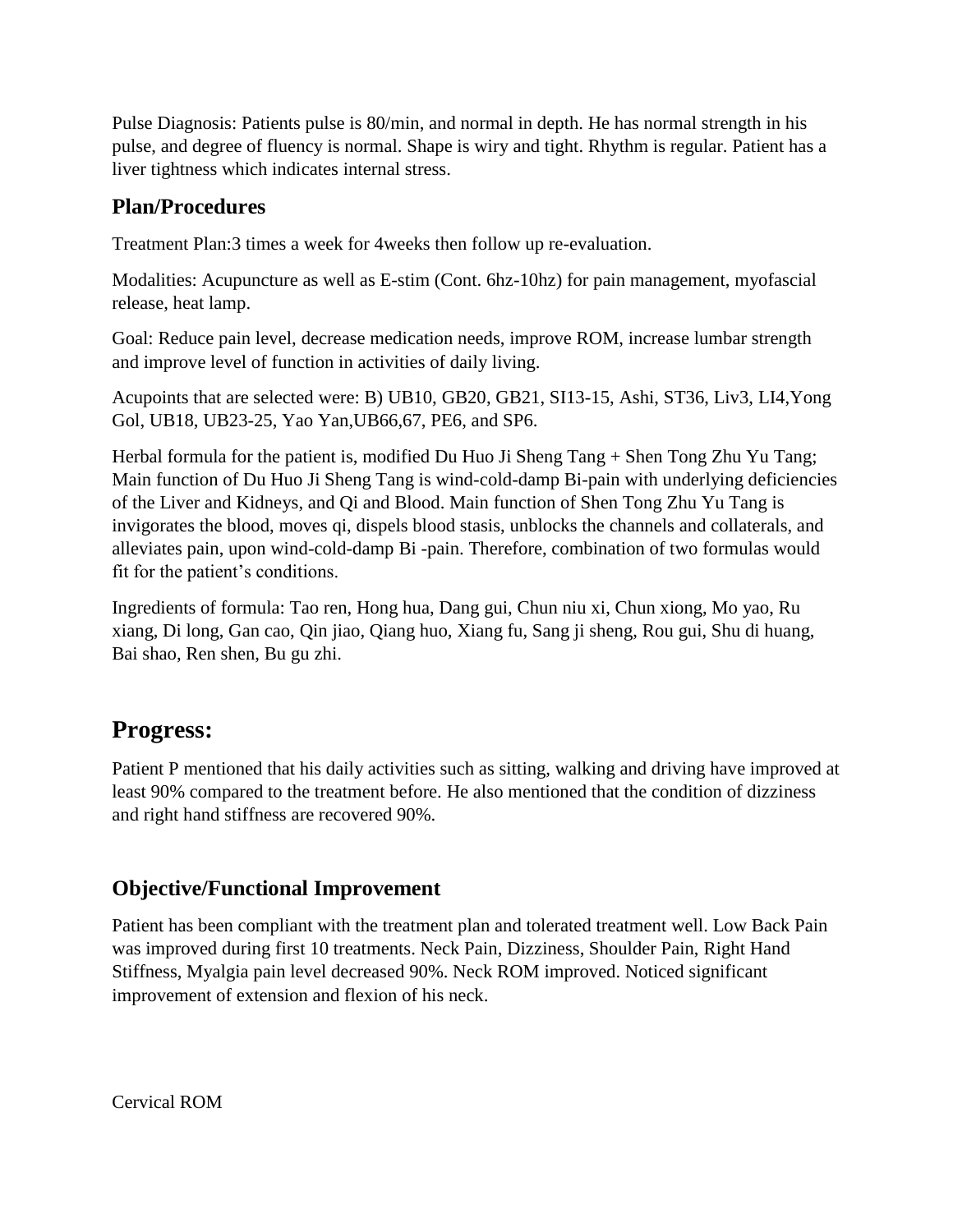| Motion              | Measurement  | Normal       |
|---------------------|--------------|--------------|
| Flexion             | $45^{\circ}$ | $50^\circ$   |
| Extension           | $55^{\circ}$ | $60^\circ$   |
| Rt. Lateral Flexion | $40^{\circ}$ | $45^{\circ}$ |
| Lt. Lateral Flexion | $40^{\circ}$ | $45^{\circ}$ |
| Rt. Rotation        | $70^{\circ}$ | $80^\circ$   |
| Lt. Rotation        | $70^{\circ}$ | $80^\circ$   |

### **Cervical Neurological Evaluation:**

Sensory: Dermatomes of upper extremities are normal

Motor: Upper extremities motor are normal

Reflexes: Upper extremity reflexes are normal

#### Lumbar ROM

| Motion                       | Measurement | Normal |
|------------------------------|-------------|--------|
| Flexion                      | 50          | 60     |
| Extension                    |             | 25     |
| <b>Right Lateral Flexion</b> |             | 25     |
| <b>Left Lateral Flexion</b>  |             | 25     |
| <b>Right Rotation</b>        |             | 25     |
| <b>Left Rotation</b>         |             | 25     |

### Pain Level

Neck Pain: Patient stated that on a scale of 0-10, his pain was a 0-1.

Shoulder Pain: Patient stated that on a scale of 0-10, his pain was a 0-1.

Hand stiffness: Patient stated that on a scale of 0-10, his pain was a 0-1.

Back Pain: Patient stated that on a scale of 0-10, his pain was a 0-1.

### **Assessment**

Patient P received a total of 19 acupuncture treatments and took modified herbal decoction during October 12-December 21. 2016. Noticed at least 90% of ROM improvement for Neck/Back/Shoulder movement. Noticed that the condition of dizziness and right hand stiffness are recovered at last 95%.